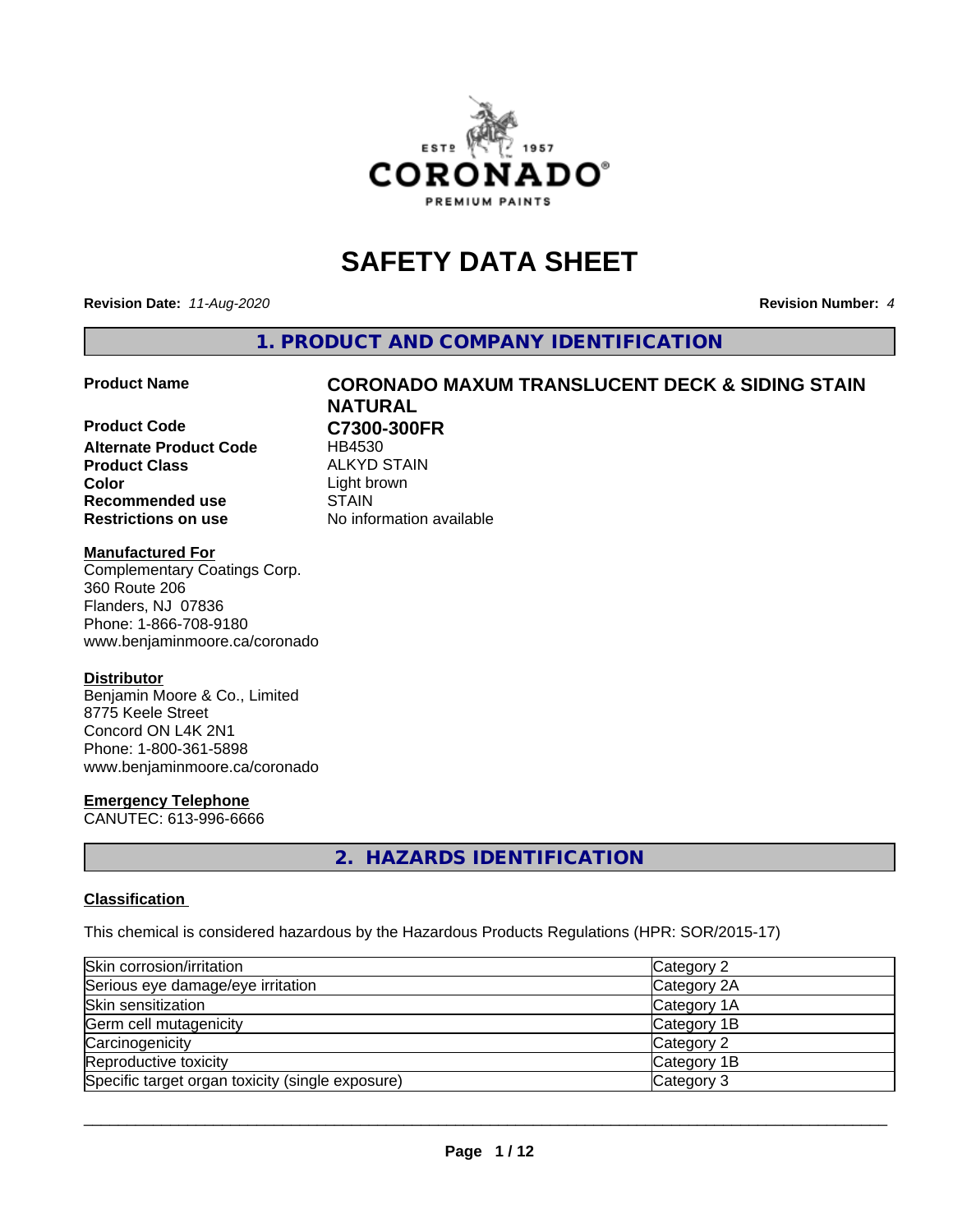| Specific target organ toxicity (repeated exposure) | Category        |  |
|----------------------------------------------------|-----------------|--|
| Aspiration toxicity                                | Category        |  |
| Flammable liquids                                  | Category 3      |  |
| Physical hazard not otherwise classified           | <b>Category</b> |  |

#### **Label elements**

#### **Danger**

#### **Hazard statements**

Causes skin irritation Causes serious eye irritation May cause an allergic skin reaction May cause genetic defects Suspected of causing cancer May damage fertility or the unborn child May cause respiratory irritation Causes damage to organs through prolonged or repeated exposure May be fatal if swallowed and enters airways Flammable liquid and vapor Risk of spontaneous combustion



**Appearance** liquid **Odor** solvent

### **Precautionary Statements - Prevention**

Obtain special instructions before use Do not handle until all safety precautions have been read and understood Use personal protective equipment as required Wash face, hands and any exposed skin thoroughly after handling Contaminated work clothing should not be allowed out of the workplace Do not breathe dust/fume/gas/mist/vapors/spray Do not eat, drink or smoke when using this product Use only outdoors or in a well-ventilated area Keep away from heat, hot surfaces, sparks, open flames and other ignition sources. No smoking Keep container tightly closed Ground/bond container and receiving equipment Use explosion-proof electrical/ventilating/lighting/equipment Use only non-sparking tools Take precautionary measures against static discharge Keep cool Wear protective gloves/protective clothing/eye protection/face protection Immediately after use, place rags, steel wool or waste used with this product in a sealed water-filled metal container or lay flat to dry.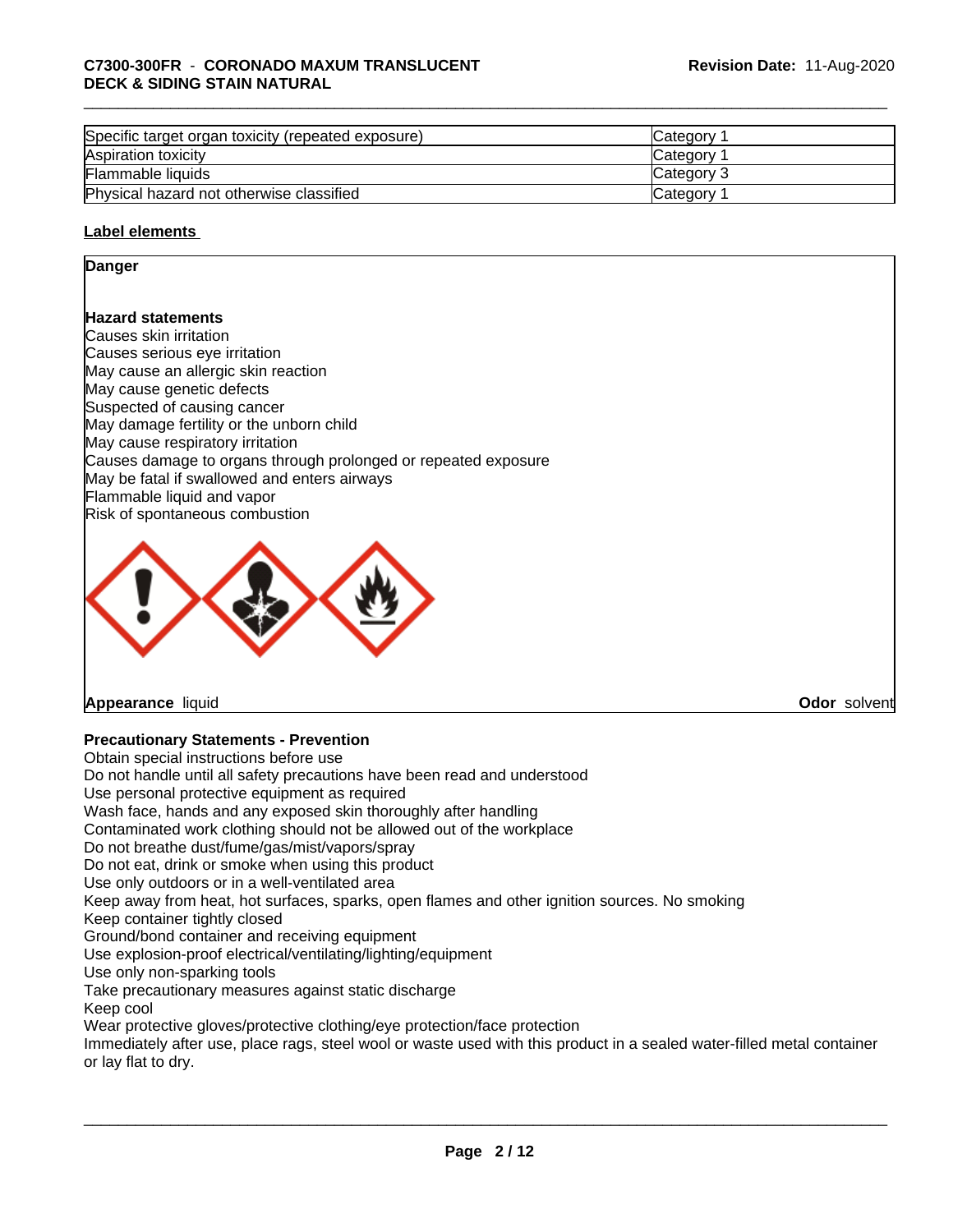#### **Precautionary Statements - Response**

IF exposed or concerned: Get medical advice/attention

### **Eyes**

IF IN EYES: Rinse cautiously with water forseveral minutes. Remove contact lenses, if present and easy to do. Continue rinsing

If eye irritation persists: Get medical advice/attention

#### **Skin**

If skin irritation or rash occurs: Get medical advice/attention

IF ON SKIN (or hair): Remove/Take off immediately all contaminated clothing. Rinse skin with water/shower

Wash contaminated clothing before reuse

# **Inhalation**

IF INHALED: Remove victim to fresh air and keep at rest in a position comfortable for breathing

### **Ingestion**

IF SWALLOWED: Immediately call a POISON CENTER or doctor/physician Do NOT induce vomiting **Fire**

In case of fire: Use CO2, dry chemical, or foam for extinction

#### **Precautionary Statements - Storage**

Store locked up Store in a well-ventilated place. Keep container tightly closed

#### **Precautionary Statements - Disposal**

Dispose of contents/container to an approved waste disposal plant

Materials such as rags used with this product may begin to burn by themselves. After use, put rags in water or lay flat to dry, then discard.

## **Other information**

No information available

# **3. COMPOSITION INFORMATION ON COMPONENTS**

| <b>Chemical name</b>                          | CAS No.        | Weight-%      | <b>Hazardous Material</b><br>registry number<br>(HMIRA registry #) | Date HMIRA filed and<br>Information Review Act date exemption granted<br>(if applicable) |
|-----------------------------------------------|----------------|---------------|--------------------------------------------------------------------|------------------------------------------------------------------------------------------|
| 4-Chlorobenzotrifluoride                      | 98-56-6        | $10 - 30%$    |                                                                    |                                                                                          |
| Distillates, petroleum,<br>hydrotreated light | 64742-47-8     | $7 - 13%$     |                                                                    |                                                                                          |
| Stoddard solvent                              | 8052-41-3      | - 5%          |                                                                    |                                                                                          |
| Silica amorphous                              | 7631-86-9      | $-5%$         |                                                                    |                                                                                          |
| Nepheline syenite                             | 37244-96-5     | - 5%          |                                                                    |                                                                                          |
| Zinc borate hydrate                           | 138265-88-0    | $-5%$         |                                                                    |                                                                                          |
| Carbamic acid.                                | 10605-21-7     | $0.1 - 0.25%$ |                                                                    |                                                                                          |
| 1H-benzimidazol-2-yl-, methyl<br>ester        |                |               |                                                                    |                                                                                          |
| Ethyl benzene                                 | $100 - 41 - 4$ | $0.1 - 0.25%$ |                                                                    |                                                                                          |
| Cobalt bis(2-ethylhexanoate)                  | 136-52-7       | $0.1 - 0.25%$ |                                                                    |                                                                                          |
| Methyl ethyl ketoxime                         | 96-29-7        | $0.1 - 0.25%$ |                                                                    |                                                                                          |

#### **Confidential Business Information note**

\*The exact percentage (concentration) of composition has been withheld as a trade secret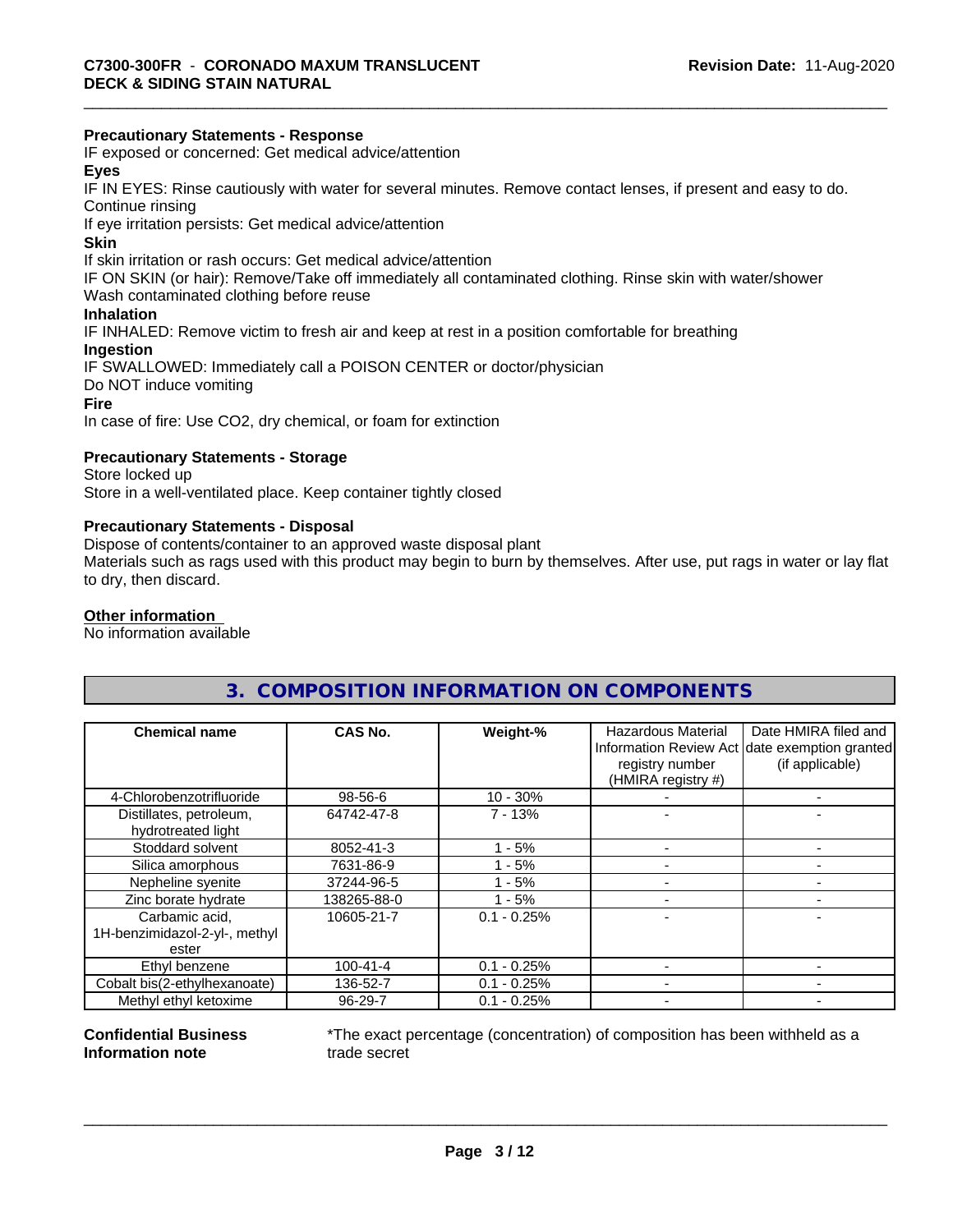<u> Tanzania (h. 1878).</u>

|                                        | 4. FIRST AID MEASURES                                                                                                                                                                                                                  |
|----------------------------------------|----------------------------------------------------------------------------------------------------------------------------------------------------------------------------------------------------------------------------------------|
| <b>General Advice</b>                  | If symptoms persist, call a physician. Show this safety data<br>sheet to the doctor in attendance.                                                                                                                                     |
| <b>Eye Contact</b>                     | Immediately flush with plenty of water. After initial flushing,<br>remove any contact lenses and continue flushing for at<br>least 15 minutes. Keep eye wide open while rinsing. If<br>symptoms persist, call a physician.             |
| <b>Skin Contact</b>                    | Wash off immediately with soap and plenty of water while<br>removing all contaminated clothes and shoes. If skin<br>irritation persists, call a physician. Wash clothing before<br>reuse. Destroy contaminated articles such as shoes. |
| <b>Inhalation</b>                      | Move to fresh air. If symptoms persist, call a physician.<br>If not breathing, give artificial respiration. Call a physician<br>immediately.                                                                                           |
| Ingestion                              | Clean mouth with water and afterwards drink plenty of<br>water. Do not induce vomiting without medical advice.<br>Never give anything by mouth to an unconscious person.<br>Consult a physician.                                       |
| <b>Protection Of First-Aiders</b>      | Use personal protective equipment.                                                                                                                                                                                                     |
| <b>Most Important Symptoms/Effects</b> | May cause allergic skin reaction.                                                                                                                                                                                                      |
| <b>Notes To Physician</b>              | Treat symptomatically.                                                                                                                                                                                                                 |

**5. FIRE-FIGHTING MEASURES**

| As in any fire, wear self-contained breathing apparatus<br>Protective equipment and precautions for firefighters<br>pressure-demand, MSHA/NIOSH (approved or equivalent)<br>and full protective gear.<br>Combustible material. Closed containers may rupture if<br>exposed to fire or extreme heat. Keep product and empty<br>container away from heat and sources of ignition. Thermal<br>decomposition can lead to release of irritating gases and<br>vapors.<br>No.<br>Sensitivity to mechanical impact<br>Yes<br>Sensitivity to static discharge<br><b>Flash Point Data</b><br>107<br>Flash point (°F)<br>Flash Point (°C)<br>42 | <b>Suitable Extinguishing Media</b> | Foam, dry powder or water. Use extinguishing measures<br>that are appropriate to local circumstances and the<br>surrounding environment. |
|--------------------------------------------------------------------------------------------------------------------------------------------------------------------------------------------------------------------------------------------------------------------------------------------------------------------------------------------------------------------------------------------------------------------------------------------------------------------------------------------------------------------------------------------------------------------------------------------------------------------------------------|-------------------------------------|------------------------------------------------------------------------------------------------------------------------------------------|
| <b>Specific Hazards Arising From The Chemical</b>                                                                                                                                                                                                                                                                                                                                                                                                                                                                                                                                                                                    |                                     |                                                                                                                                          |
|                                                                                                                                                                                                                                                                                                                                                                                                                                                                                                                                                                                                                                      |                                     |                                                                                                                                          |
|                                                                                                                                                                                                                                                                                                                                                                                                                                                                                                                                                                                                                                      |                                     |                                                                                                                                          |
|                                                                                                                                                                                                                                                                                                                                                                                                                                                                                                                                                                                                                                      |                                     |                                                                                                                                          |
|                                                                                                                                                                                                                                                                                                                                                                                                                                                                                                                                                                                                                                      |                                     |                                                                                                                                          |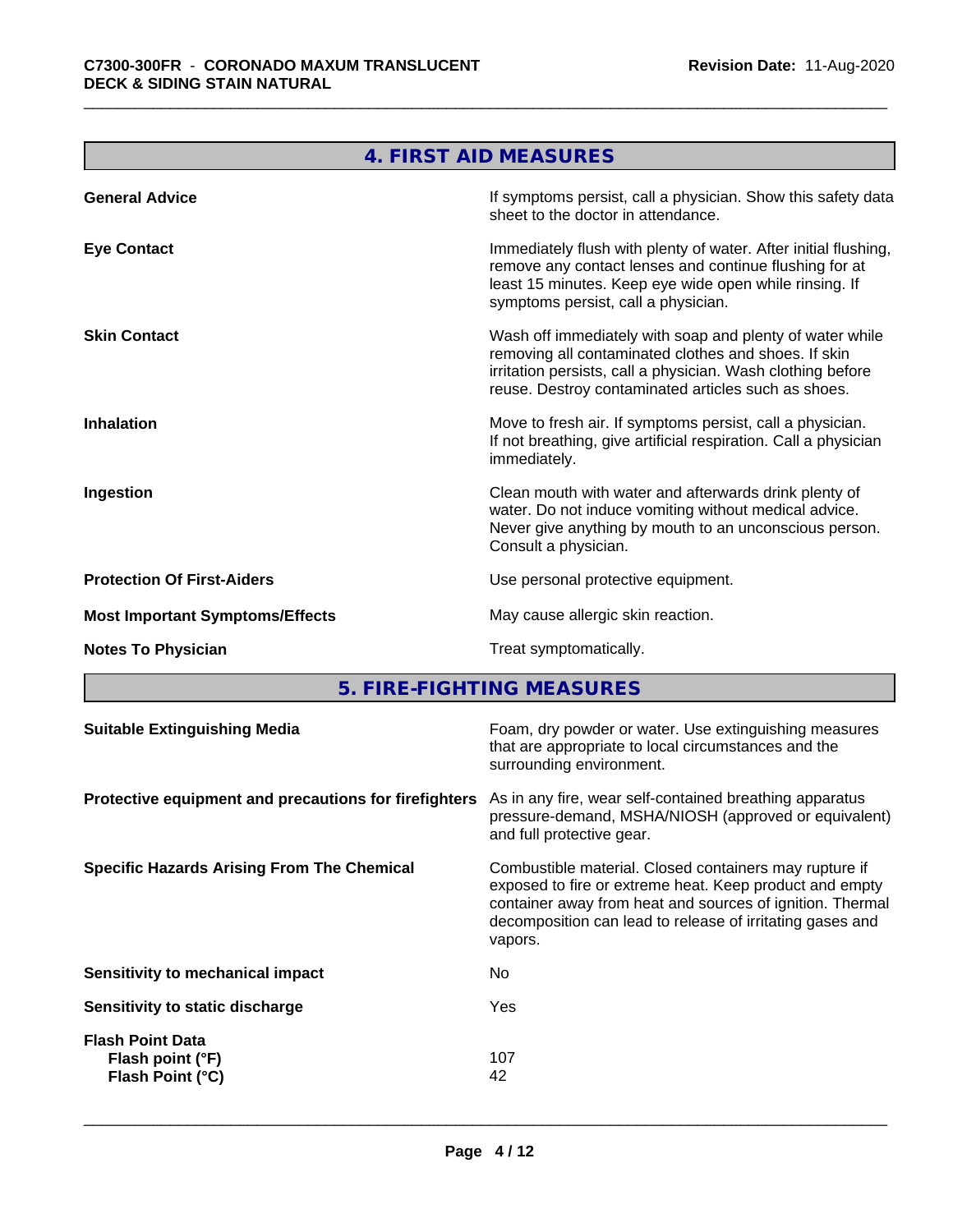#### \_\_\_\_\_\_\_\_\_\_\_\_\_\_\_\_\_\_\_\_\_\_\_\_\_\_\_\_\_\_\_\_\_\_\_\_\_\_\_\_\_\_\_\_\_\_\_\_\_\_\_\_\_\_\_\_\_\_\_\_\_\_\_\_\_\_\_\_\_\_\_\_\_\_\_\_\_\_\_\_\_\_\_\_\_\_\_\_\_\_\_\_\_ **C7300-300FR** - **CORONADO MAXUM TRANSLUCENT DECK & SIDING STAIN NATURAL**

| <b>Method</b>      |                                                               |                        | <b>PMCC</b>                    |                                |
|--------------------|---------------------------------------------------------------|------------------------|--------------------------------|--------------------------------|
|                    | <b>Flammability Limits In Air</b>                             |                        |                                |                                |
|                    | Lower flammability limit:<br><b>Upper flammability limit:</b> |                        | Not available<br>Not available |                                |
| <b>NFPA</b>        | Health: 2                                                     | <b>Flammability: 2</b> | <b>Instability: 0</b>          | <b>Special: Not Applicable</b> |
| <b>NFPA Legend</b> |                                                               |                        |                                |                                |

- 0 Not Hazardous 1 - Slightly
- 
- 2 Moderate
- 3 High
- 4 Severe

*The ratings assigned are only suggested ratings, the contractor/employer has ultimate responsibilities for NFPA ratings where this system is used.*

*Additional information regarding the NFPA rating system is available from the National Fire Protection Agency (NFPA) at www.nfpa.org.*

**6. ACCIDENTAL RELEASE MEASURES**

| <b>Personal Precautions</b>      | Use personal protective equipment. Remove all sources of<br>ignition.                                                                                                                                                                                                                                            |
|----------------------------------|------------------------------------------------------------------------------------------------------------------------------------------------------------------------------------------------------------------------------------------------------------------------------------------------------------------|
| <b>Other Information</b>         | Prevent further leakage or spillage if safe to do so. Do not<br>allow material to contaminate ground water system.<br>Prevent product from entering drains. Do not flush into<br>surface water or sanitary sewer system. Local authorities<br>should be advised if significant spillages cannot be<br>contained. |
| <b>Environmental precautions</b> | See Section 12 for additional Ecological Information.                                                                                                                                                                                                                                                            |
| <b>Methods for Cleaning Up</b>   | Dam up. Soak up with inert absorbent material. Pick up<br>and transfer to properly labeled containers. Clean<br>contaminated surface thoroughly.                                                                                                                                                                 |

**7. HANDLING AND STORAGE**

| <b>Handling</b> | Use only in area provided with appropriate exhaust<br>ventilation. Do not breathe vapors or spray mist. Wear<br>personal protective equipment. Take precautionary<br>measures against static discharges. To avoid ignition of<br>vapors by static electricity discharge, all metal parts of the<br>equipment must be grounded. Keep away from open<br>flames, hot surfaces and sources of ignition. |
|-----------------|-----------------------------------------------------------------------------------------------------------------------------------------------------------------------------------------------------------------------------------------------------------------------------------------------------------------------------------------------------------------------------------------------------|
| <b>Storage</b>  | Keep containers tightly closed in a dry, cool and<br>well-ventilated place. Keep away from heat. Keep away<br>from open flames, hot surfaces and sources of ignition.<br>Keep in properly labeled containers. Keep out of the reach<br>of children.                                                                                                                                                 |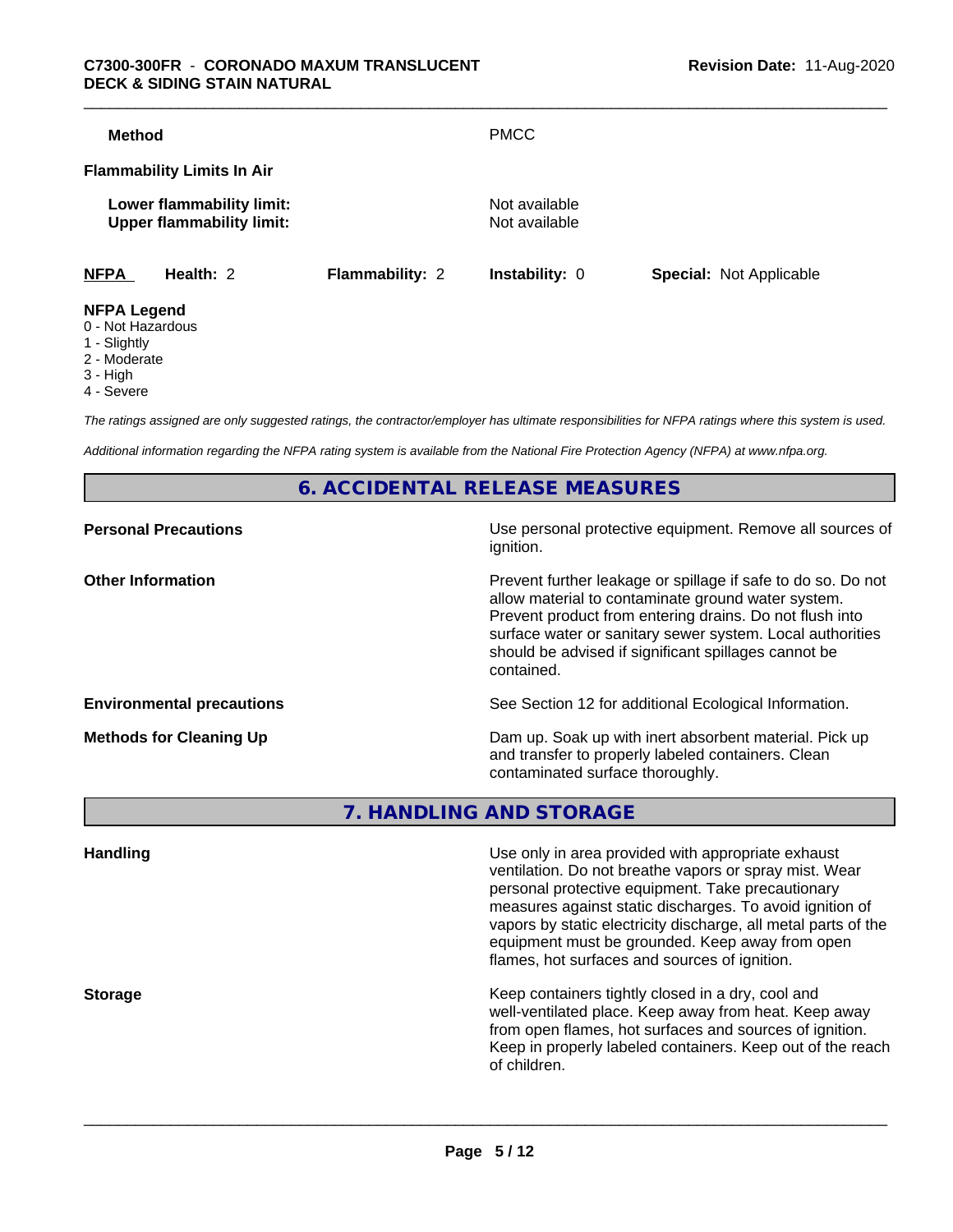**DANGER** - Rags, steel wool or waste soaked with this product may spontaneously catch fire if improperly discarded. Immediately after use, place rags, steel wool or waste in a sealed water-filled metal container.

**Incompatible Materials Incompatible with strong acids and bases and strong** oxidizing agents.

# **8. EXPOSURE CONTROLS/PERSONAL PROTECTION**

#### **Exposure Limits**

| <b>Chemical name</b>     | <b>ACGIH TLV</b>    | <b>Alberta</b>                 | <b>British Columbia</b>      | <b>Ontario</b>                | Quebec                          |
|--------------------------|---------------------|--------------------------------|------------------------------|-------------------------------|---------------------------------|
| 4-Chlorobenzotrifluoride | TWA: 2.5 mg/m $3$ F | $2.5$ mg/m <sup>3</sup> - TWA  | $2.5 \text{ mg/m}^3$ - TWA   | $2.5 \text{ mg/m}^3$ - TWA    | $2.5 \text{ mg/m}^3$ - TWAEV    |
| Distillates, petroleum,  | N/E                 | N/E                            | $200 \text{ mg/m}^3$ - TWA   | N/E                           | N/E                             |
| hydrotreated light       |                     |                                | Skin absorption can          |                               |                                 |
|                          |                     |                                | contribute to overall        |                               |                                 |
|                          |                     |                                | exposure.                    |                               |                                 |
| Stoddard solvent         | TWA: 100 ppm        | 100 ppm - TWA                  | 290 mg/m $3$ - TWA           | $525$ mg/m <sup>3</sup> - TWA | 100 ppm - TWAEV                 |
|                          |                     | $572$ mg/m <sup>3</sup> - TWA  | 580 mg/m <sup>3</sup> - STEL |                               | $525$ mg/m <sup>3</sup> - TWAEV |
| Nepheline syenite        | N/E                 | N/E                            | N/E                          | 10 mg/m $3$ - TWA             | N/E                             |
| Ethyl benzene            | TWA: 20 ppm         | 100 ppm - TWA                  | 20 ppm - TWA                 | 20 ppm - TWA                  | 100 ppm - TWAEV                 |
|                          |                     | 434 mg/m $3$ - TWA             |                              |                               | 434 mg/m <sup>3</sup> - TWAEV   |
|                          |                     | 125 ppm - STEL                 |                              |                               | 125 ppm - STEV                  |
|                          |                     | $543$ mg/m <sup>3</sup> - STEL |                              |                               | $543$ mg/m <sup>3</sup> - STEV  |

#### **Legend**

ACGIH - American Conference of Governmental Industrial Hygienists Alberta - Alberta Occupational Exposure Limits British Columbia - British Columbia Occupational Exposure Limits Ontario - Ontario Occupational Exposure Limits Quebec - Quebec Occupational Exposure Limits N/E - Not established

# **Personal Protective Equipment**

**Engineering Measures Ensure** Ensure adequate ventilation, especially in confined areas.

**Eye/Face Protection** Safety glasses with side-shields. If splashes are likely to occur, wear: Tightly fitting safety goggles **Skin Protection Skin Protection Skin Protective gloves.** Long sleeved clothing. Protective gloves. **Respiratory Protection Number 1** (Use only with adequate ventilation. In operations where exposure limits are exceeded, use a NIOSH approved respirator that has been selected by a technically qualified person for the specific work conditions. When spraying the product or applying in confined areas, wear a NIOSH approved respirator specified for paint spray or organic vapors.

**Hygiene Measures Avoid contact with skin, eyes and clothing. Remove and Avoid contact with skin, eyes and clothing. Remove and** wash contaminated clothing before re-use. Wash thoroughly after handling. When using do not eat, drink or smoke.

# **9. PHYSICAL AND CHEMICAL PROPERTIES**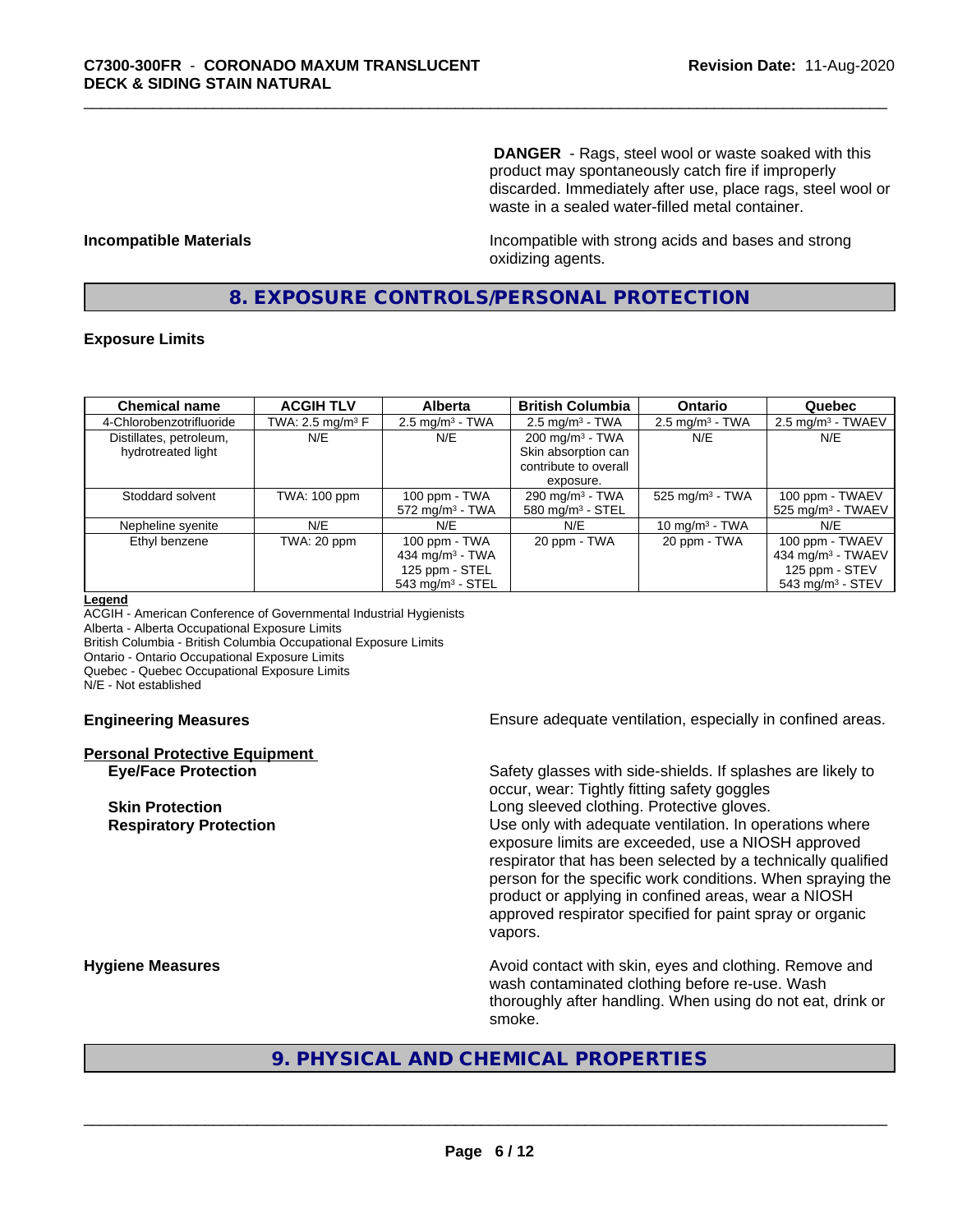**Appearance** liquid and **a liquid liquid liquid** by the liquid liquid liquid solvent **Odor** solvent **Odor Threshold** No information available **Density (lbs/gal)** 9.15 - 9.25 **Specific Gravity** 1.10 - 1.12<br> **pH** No informa **pH**<br>
Viscosity (cps) The Contract of the Contract of No information available<br>
No information available **Solubility(ies)** No information available **Water solubility** No information available **Evaporation Rate No information available No information available Vapor pressure** No information available **Vapor density No information available No** information available **Wt. % Solids** 55 - 65<br> **Vol. % Solids** 50 - 60 **Vol. % Solids** 50 - 60 **Wt. % Volatiles Vol. % Volatiles** 40 - 50 **VOC Regulatory Limit (g/L)** <250 **Boiling Point (°F)** 279 **Boiling Point (°C)** 137<br> **Preezing point (°F)** No interval 137 **Freezing Point (°C)** and **COV** No information available **Flash point (°F)** 107 **Flash Point (°C)** 42 **Method** PMCC **Flammability (solid, gas)**<br> **Commability limit:**<br>
Upper flammability limit:<br>
Not applicable **Upper flammability limit:**<br> **Lower flammability limit:**<br>
Not applicable<br>
Not applicable **Lower flammability limit:**<br> **Autoianition Temperature (°F)** Not applicable Not applicable not a Not applicable **Autoignition Temperature (°F) Autoignition Temperature (°C)** No information available **Decomposition Temperature (°F)** No information available **Decomposition Temperature (°C)** No information available **Partition coefficient** No information available

**Viscosity (cps)** No information available **No information available** 

**10. STABILITY AND REACTIVITY**

| <b>Reactivity</b>                       | Not Applicable                                                                           |
|-----------------------------------------|------------------------------------------------------------------------------------------|
| <b>Chemical Stability</b>               | Stable under normal conditions. Hazardous polymerisation<br>does not occur.              |
| <b>Conditions to avoid</b>              | Keep away from open flames, hot surfaces, static<br>electricity and sources of ignition. |
| <b>Incompatible Materials</b>           | Incompatible with strong acids and bases and strong<br>oxidizing agents.                 |
| <b>Hazardous Decomposition Products</b> | Thermal decomposition can lead to release of irritating<br>gases and vapors.             |
| Possibility of hazardous reactions      | None under normal conditions of use.                                                     |

# **11. TOXICOLOGICAL INFORMATION**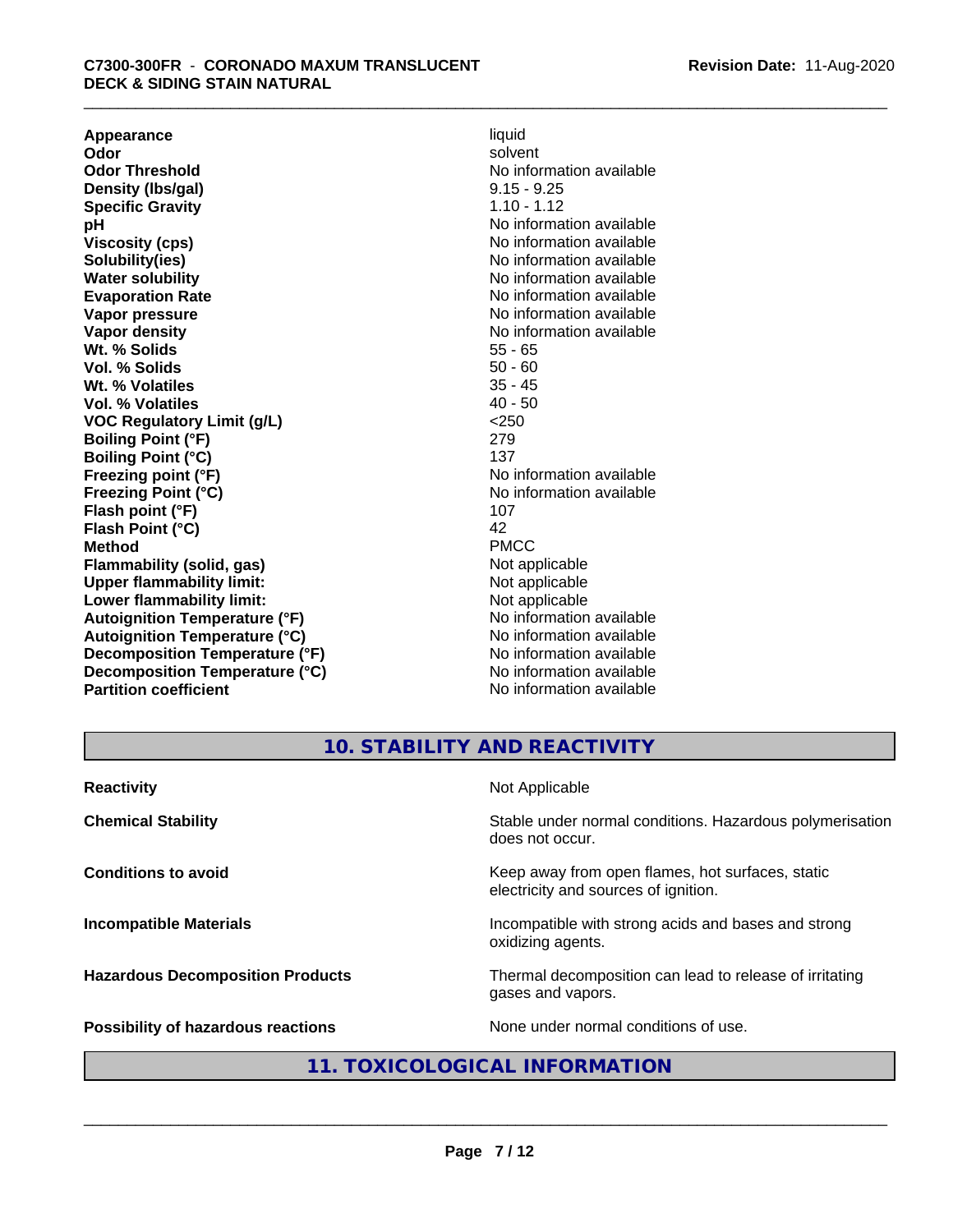| <b>Product Information</b><br>Information on likely routes of exposure       |                                                                                                                                                                                                                  |
|------------------------------------------------------------------------------|------------------------------------------------------------------------------------------------------------------------------------------------------------------------------------------------------------------|
| <b>Principal Routes of Exposure</b>                                          | Eye contact, skin contact and inhalation.                                                                                                                                                                        |
| <b>Acute Toxicity</b>                                                        |                                                                                                                                                                                                                  |
| <b>Product Information</b>                                                   | Repeated or prolonged exposure to organic solvents may<br>lead to permanent brain and nervous system damage.<br>Intentional misuse by deliberately concentrating and<br>inhaling vapors may be harmful or fatal. |
| Symptoms related to the physical, chemical and toxicological characteristics |                                                                                                                                                                                                                  |
| <b>Symptoms</b>                                                              | No information available                                                                                                                                                                                         |
|                                                                              | Delayed and immediate effects as well as chronic effects from short and long-term exposure                                                                                                                       |
| Eye contact                                                                  | Contact with eyes may cause irritation.                                                                                                                                                                          |
| <b>Skin contact</b>                                                          | May cause skin irritation and/or dermatitis. Prolonged skin                                                                                                                                                      |
| <b>Inhalation</b>                                                            | contact may defat the skin and produce dermatitis.<br>High vapor / aerosol concentrations are irritating to the<br>eyes, nose, throat and lungs and may cause headaches,                                         |
|                                                                              | dizziness, drowsiness, unconsciousness, and other central                                                                                                                                                        |
|                                                                              | nervous system effects.                                                                                                                                                                                          |
| Ingestion                                                                    | Ingestion may cause irritation to mucous membranes.                                                                                                                                                              |
|                                                                              | Small amounts of this product aspirated into the<br>respiratory system during ingestion or vomiting may cause                                                                                                    |
|                                                                              | mild to severe pulmonary injury, possibly progressing to                                                                                                                                                         |
|                                                                              | death.                                                                                                                                                                                                           |
| <b>Sensitization</b>                                                         | May cause an allergic skin reaction.                                                                                                                                                                             |
| <b>Neurological Effects</b>                                                  | No information available.                                                                                                                                                                                        |
| <b>Mutagenic Effects</b>                                                     | Suspected of causing genetic defects.                                                                                                                                                                            |
| <b>Reproductive Effects</b>                                                  | May damage fertility or the unborn child.                                                                                                                                                                        |
| <b>Developmental Effects</b>                                                 | No information available.                                                                                                                                                                                        |
| <b>Target organ effects</b>                                                  | No information available.                                                                                                                                                                                        |
| <b>STOT - single exposure</b>                                                | No information available.                                                                                                                                                                                        |
| <b>STOT - repeated exposure</b>                                              | No information available.                                                                                                                                                                                        |
| Other adverse effects                                                        | No information available.                                                                                                                                                                                        |
| <b>Aspiration Hazard</b>                                                     | May be harmful if swallowed and enters airways. Small                                                                                                                                                            |
|                                                                              | amounts of this product aspirated into the respiratory                                                                                                                                                           |
|                                                                              | system during ingestion or vomiting may cause mild to                                                                                                                                                            |
|                                                                              | severe pulmonary injury, possibly progressing to death.                                                                                                                                                          |

#### **Numerical measures of toxicity**

**The following values are calculated based on chapter 3.1 of the GHS document**

| ATEmix (oral)          | 21966 mg/kg |
|------------------------|-------------|
| <b>ATEmix (dermal)</b> | 5196 mg/kg  |

#### **Component Information**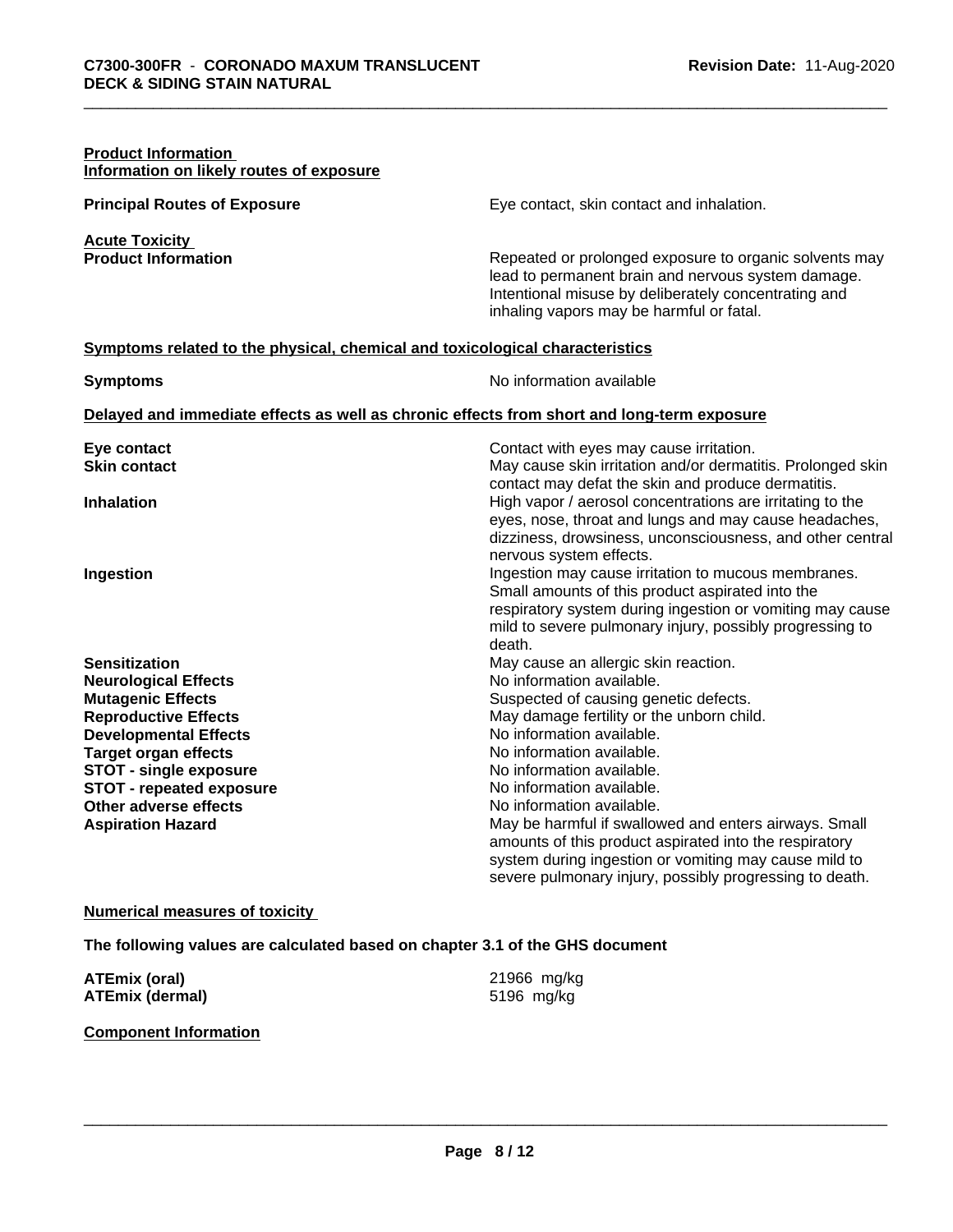#### \_\_\_\_\_\_\_\_\_\_\_\_\_\_\_\_\_\_\_\_\_\_\_\_\_\_\_\_\_\_\_\_\_\_\_\_\_\_\_\_\_\_\_\_\_\_\_\_\_\_\_\_\_\_\_\_\_\_\_\_\_\_\_\_\_\_\_\_\_\_\_\_\_\_\_\_\_\_\_\_\_\_\_\_\_\_\_\_\_\_\_\_\_ **C7300-300FR** - **CORONADO MAXUM TRANSLUCENT DECK & SIDING STAIN NATURAL**

| Chemical name                                                       | Oral LD50                                    | Dermal LD50                                                    | <b>Inhalation LC50</b>  |
|---------------------------------------------------------------------|----------------------------------------------|----------------------------------------------------------------|-------------------------|
| 4-Chlorobenzotrifluoride<br>$98 - 56 - 6$                           | $= 13$ g/kg (Rat)                            | > 2 mL/kg (Rabbit)                                             | $= 33$ mg/L (Rat) 4 h   |
| Distillates, petroleum, hydrotreated<br>light<br>64742-47-8         | $>$ 5000 mg/kg (Rat)                         | $>$ 2000 mg/kg (Rabbit)                                        | $> 5.2$ mg/L (Rat) 4 h  |
| Silica amorphous<br>7631-86-9                                       | $= 7900$ mg/kg (Rat)                         | $>$ 2000 mg/kg (Rabbit)                                        | $> 2.2$ mg/L (Rat) 1 h  |
| Carbamic acid.<br>1H-benzimidazol-2-yl-, methyl ester<br>10605-21-7 | $> 5050$ mg/kg (Rat)<br>$= 6400$ mg/kg (Rat) | > 10000 mg/kg (Rabbit) = 2 g/kg<br>$Rat$ = 8500 mg/kg (Rabbit) |                         |
| Ethyl benzene<br>$100 - 41 - 4$                                     | $= 3500$ mg/kg (Rat)                         | $= 15400$ mg/kg (Rabbit)                                       | $= 17.4$ mg/L (Rat) 4 h |
| Cobalt bis(2-ethylhexanoate)<br>136-52-7                            |                                              | $>$ 5000 mg/kg (Rabbit)                                        | $> 10$ mg/L (Rat) 1 h   |
| Methyl ethyl ketoxime<br>$96 - 29 - 7$                              | $= 930$ mg/kg (Rat)                          | 1000 - 1800 mg/kg (Rabbit)                                     | $> 4.83$ mg/L (Rat) 4 h |

#### **Chronic Toxicity**

#### **Carcinogenicity**

*The information below indicateswhether each agency has listed any ingredient as a carcinogen:.*

| <b>Chemical name</b>         | <b>IARC</b>                    | <b>NTP</b>                   |
|------------------------------|--------------------------------|------------------------------|
|                              | 2B - Possible Human Carcinogen |                              |
| Ethyl benzene                |                                |                              |
|                              | 2B - Possible Human Carcinogen | Reasonably Anticipated Human |
| Cobalt bis(2-ethylhexanoate) |                                | Carcinoɑen                   |

• Cobalt and cobalt compounds are listed as possible human carcinogens by IARC (2B). However, there is inadequate evidence of the carcinogenicity of cobalt and cobalt compounds in humans.

#### **Legend**

IARC - International Agency for Research on Cancer NTP - National Toxicity Program

OSHA - Occupational Safety & Health Administration

**12. ECOLOGICAL INFORMATION**

### **Ecotoxicity Effects**

The environmental impact of this product has not been fully investigated.

#### **Product Information**

# **Acute Toxicity to Fish**

No information available

## **Acute Toxicity to Aquatic Invertebrates**

No information available

#### **Acute Toxicity to Aquatic Plants**

No information available

# **Persistence / Degradability**

No information available.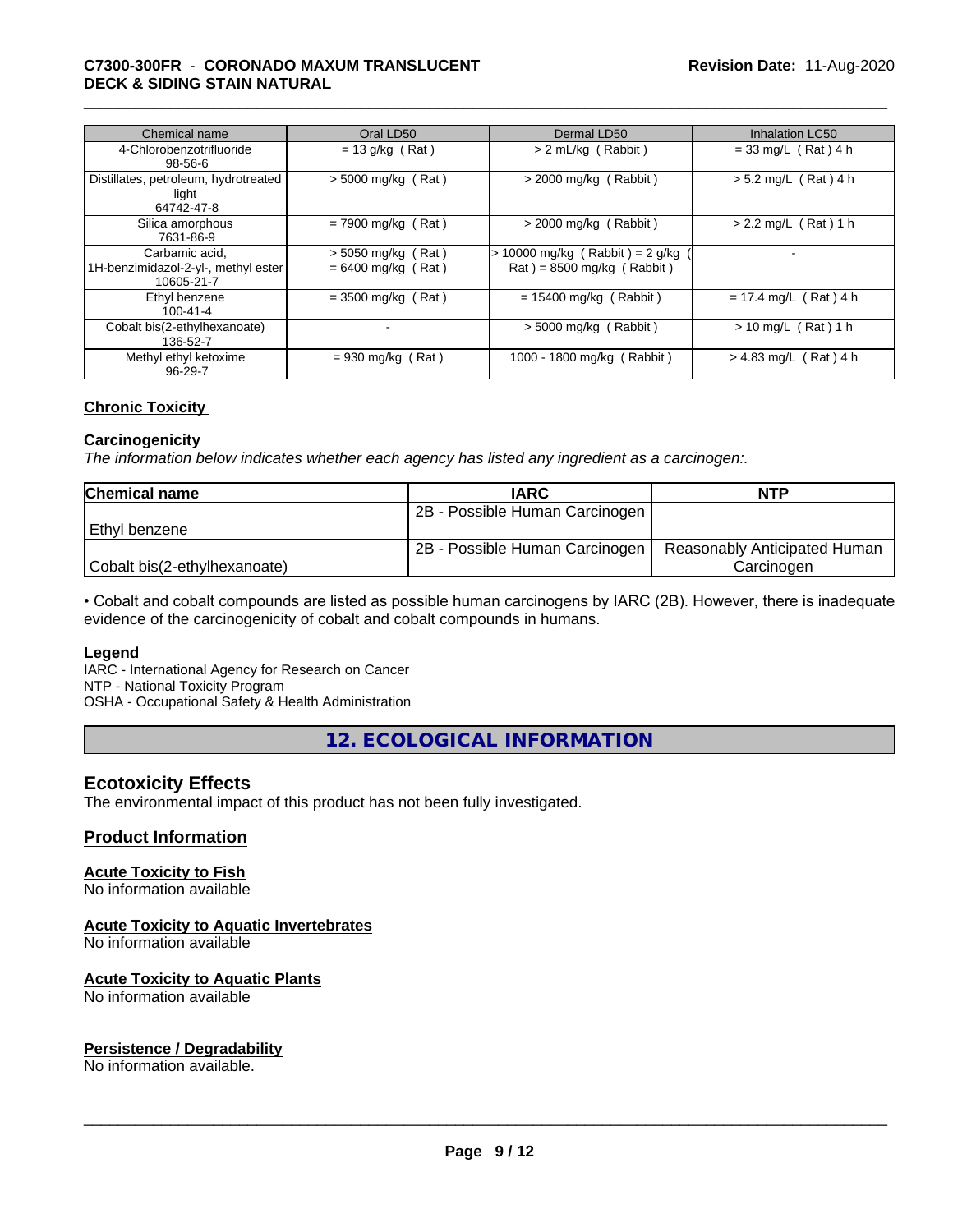#### **Bioaccumulation**

There is no data for this product.

**Mobility in Environmental Media** No information available.

#### **Ozone**

No information available

### **Component Information**

#### **Acute Toxicity to Fish**

Carbamic acid, 1H-benzimidazol-2-yl-, methyl ester LC50: 1.5 mg/L (Rainbow Trout - 96 hr.) Ethyl benzene LC50: 12.1 mg/L (Fathead Minnow - 96 hr.) Methyl ethyl ketoxime LC50: 48 mg/L (Bluegill sunfish - 96 hr.)

#### **Acute Toxicity to Aquatic Invertebrates**

Carbamic acid, 1H-benzimidazol-2-yl-, methyl ester LC50: 0.22 mg/L (water flea - 48 hr.) Ethyl benzene EC50: 1.8 mg/L (Daphnia magna - 48 hr.) Methyl ethyl ketoxime EC50: 750 mg/L (Daphnia magna - 48 hr.)

#### **Acute Toxicity to Aquatic Plants**

Ethyl benzene EC50: 4.6 mg/L (Green algae (Scenedesmus subspicatus), 72 hrs.)

|                                | 13. DISPOSAL CONSIDERATIONS                                                                                                                                                                                                           |
|--------------------------------|---------------------------------------------------------------------------------------------------------------------------------------------------------------------------------------------------------------------------------------|
| <b>Waste Disposal Method</b>   | Dispose of in accordance with federal, state, provincial, and local regulations.<br>Local requirements may vary, consult your sanitation department or<br>state-designated environmental protection agency for more disposal options. |
| <b>Empty Container Warning</b> | Emptied containers may retain product residue. Follow label warnings even after<br>container is emptied. Residual vapors may explode on ignition.                                                                                     |
|                                | 14. TRANSPORT INFORMATION                                                                                                                                                                                                             |

**TDG**<br>**Proper Shipping Name** PAINT **Proper Shipping Name**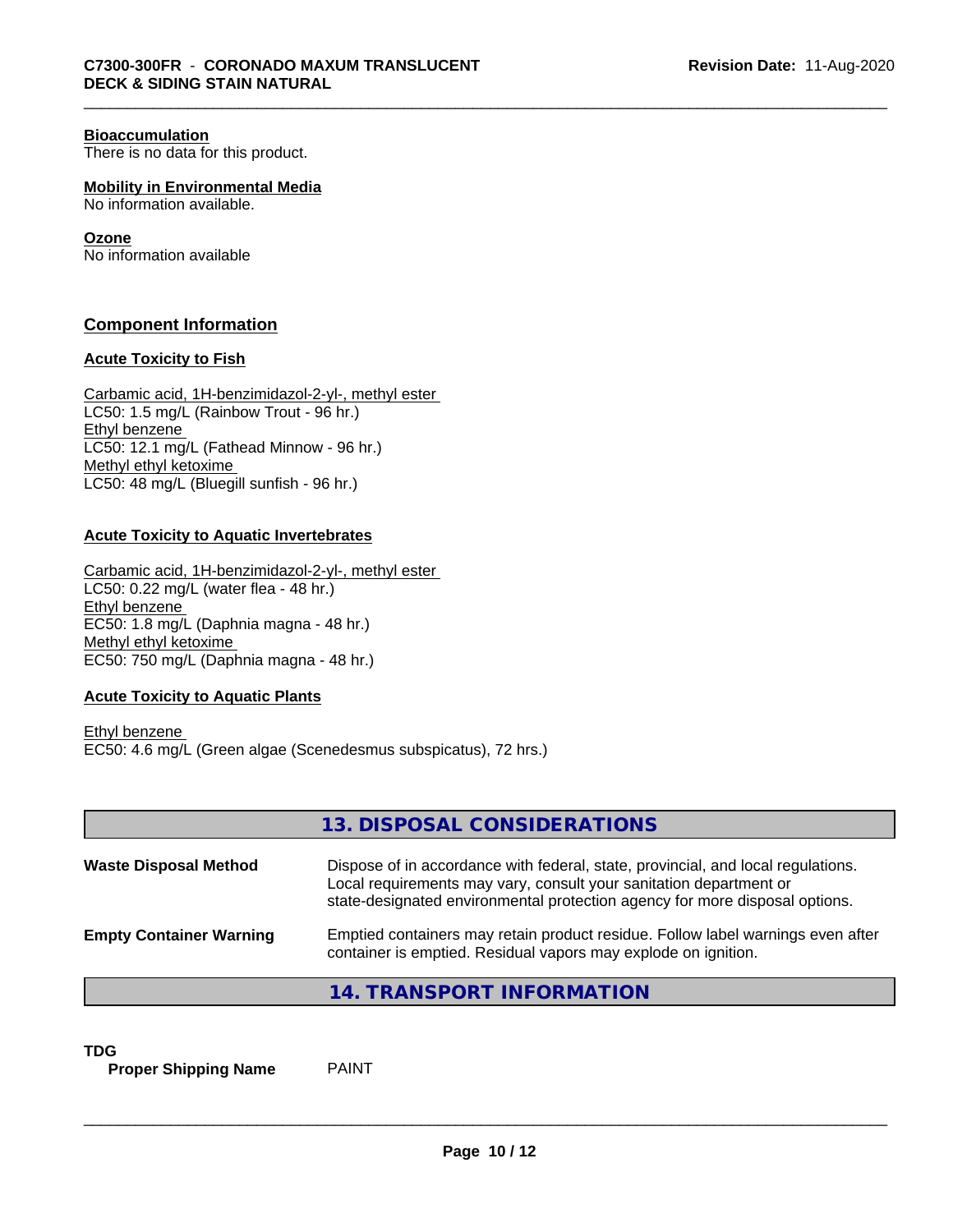| <b>Hazard class</b>  |                       |
|----------------------|-----------------------|
| UN-No.               | UN1263                |
| <b>Packing Group</b> |                       |
| <b>Description</b>   | UN1263, PAINT, 3, III |

In Canada, Class 3 flammable liquids may be reclassified as non-regulated for domestic ground transportation if they meet the requirements of TDG General Exemption SOR/2008-34.

| ICAO / IATA | Contact the preparer for further information. |  |
|-------------|-----------------------------------------------|--|
|-------------|-----------------------------------------------|--|

| <b>IMDG / IMO</b> | Contact the preparer for further information. |
|-------------------|-----------------------------------------------|
|-------------------|-----------------------------------------------|

# **15. REGULATORY INFORMATION**

# **International Inventories**

| <b>TSCA: United States</b> | Yes - All components are listed or exempt. |
|----------------------------|--------------------------------------------|
| <b>DSL: Canada</b>         | Yes - All components are listed or exempt. |

# **National Pollutant Release Inventory (NPRI)**

#### **NPRI Parts 1- 4**

This product contains the following Parts 1-4 NPRI chemicals:

| <b>Chemical name</b> | CAS No.        | Weight-% | <b>NPRI Parts 1-4</b> |
|----------------------|----------------|----------|-----------------------|
| Ethyl benzene        | $100 - 41 - 4$ | $-0.25%$ | ∟isted                |

#### **NPRI Part 5**

This product contains the following NPRI Part 5 Chemicals:

| Chemical name                        | CAS No.    | Weight-% | <b>NPRI Part 5</b> |
|--------------------------------------|------------|----------|--------------------|
| Distillates, petroleum, hydrotreated | 64742-47-8 | 13%      | Listed             |
| light                                |            |          |                    |
| Stoddard solvent                     | 8052-41-3  | - 5%     | Listed             |

### **WHMIS Regulatory Status**

This product has been classified in accordance with the hazard criteria of the Hazardous Products Regulations (HPR) and the SDS contains all the information required by the HPR.

| $HMIS -$                                                                                                                        | Health: $2^*$ | <b>Flammability: 2</b> | <b>Reactivity: 0</b> | PPE: - |  |
|---------------------------------------------------------------------------------------------------------------------------------|---------------|------------------------|----------------------|--------|--|
| <b>HMIS Legend</b><br>0 - Minimal Hazard<br>1 - Slight Hazard<br>2 - Moderate Hazard<br>3 - Serious Hazard<br>4 - Severe Hazard |               |                        |                      |        |  |
|                                                                                                                                 |               |                        |                      |        |  |